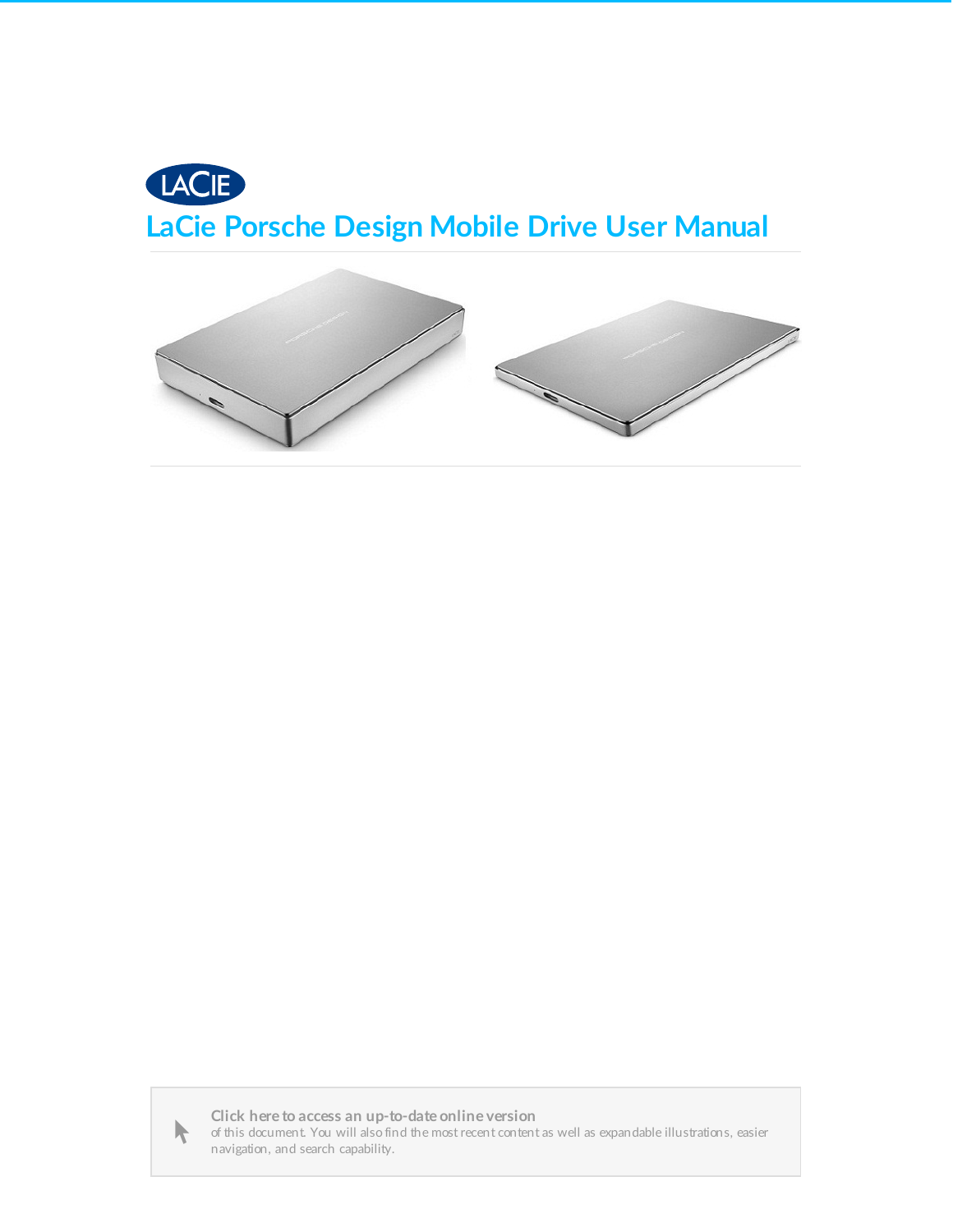#### Contents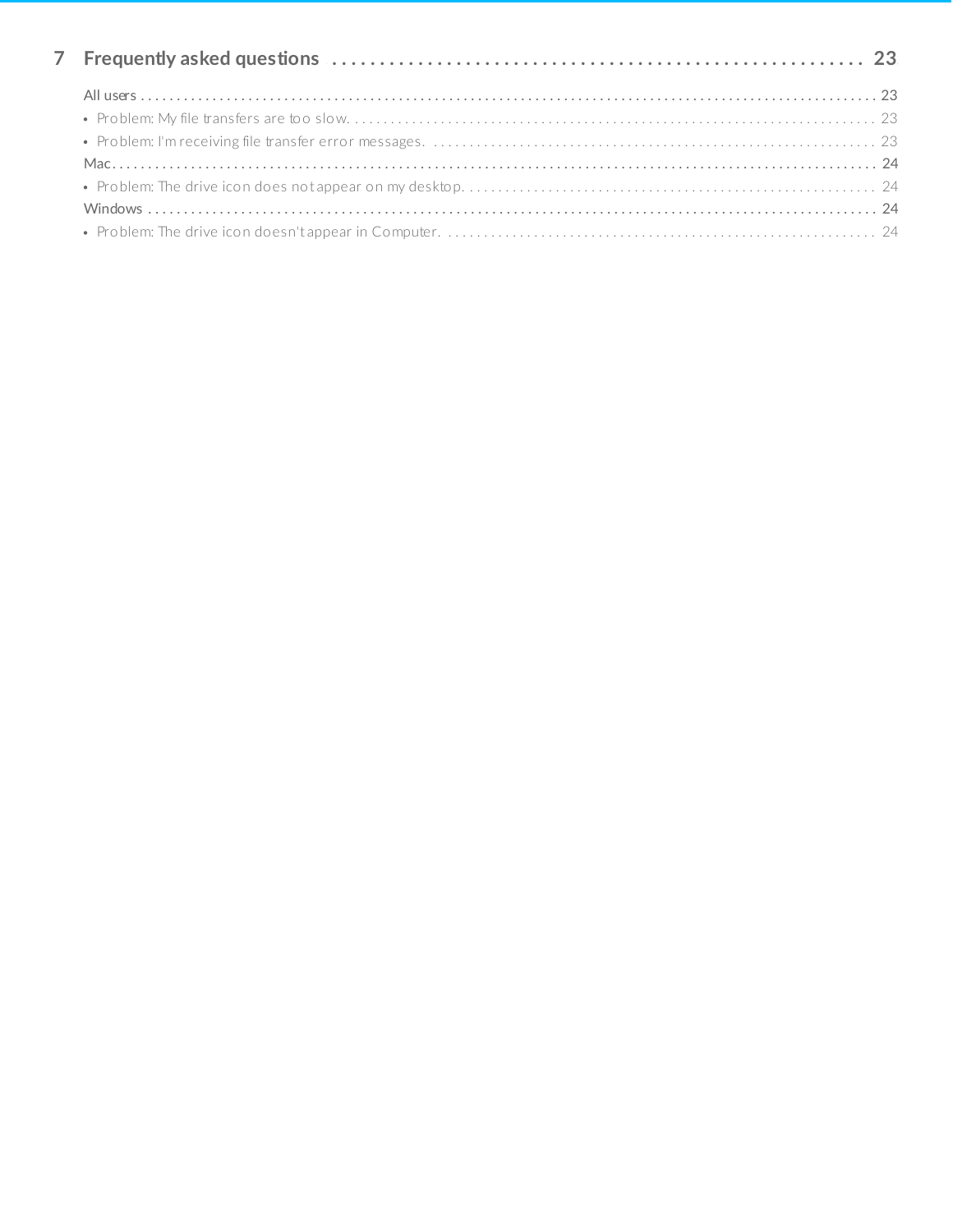# <span id="page-3-0"></span>Introduction

Welcome to the user manual for the LaCie Porsche Design Mobile Drive. This exciting family of hard drives combines Porsche Design's sophisticated solid aluminum design with LaCie's cutting-edge technology. Connect its USB-C port to your computer for fast transfers of all your data.

Review this user manual for instructions on how to connect your hard drive to your computer. If this manual doesn't answer your questions or if you are having trouble, consult the [Frequently](http://www.lacie.com/manuals/porsche-mobile/frequently-asked-questions/) asked questions section to help resolve common issues.

For advanced [troubleshooting](http://www.lacie.com/support/) or to report a problem with your LaCie device, contact LaCie customer support.

### <span id="page-3-1"></span>**Box content**

- LaCie Porsche Design Mobile Drive
- USB-C-to-USB-C cable
- USB-C–to–USB Type A adapter cable (compatible with Type A USB 2.0 and USB 3.0 ports)
- Quick Install Guide
- Complete software suite: LaCie Private-Public, LaCie Backup Assistant, LaCie Desktop Manager (Eco Mode)

Note: A PDF of this user manual and software utilities are pre-loaded on the drive.

**I** Important info: Save your packaging. In the event that the drive should need to be repaired or serviced, it must be returned in its original packaging.

### <span id="page-3-2"></span>**Minimum system requirements**

You can connect your LaCie device to a computer that meets the following minimum requirements:

- Windows 7 or higher
- Mac OS X 10.7 or higher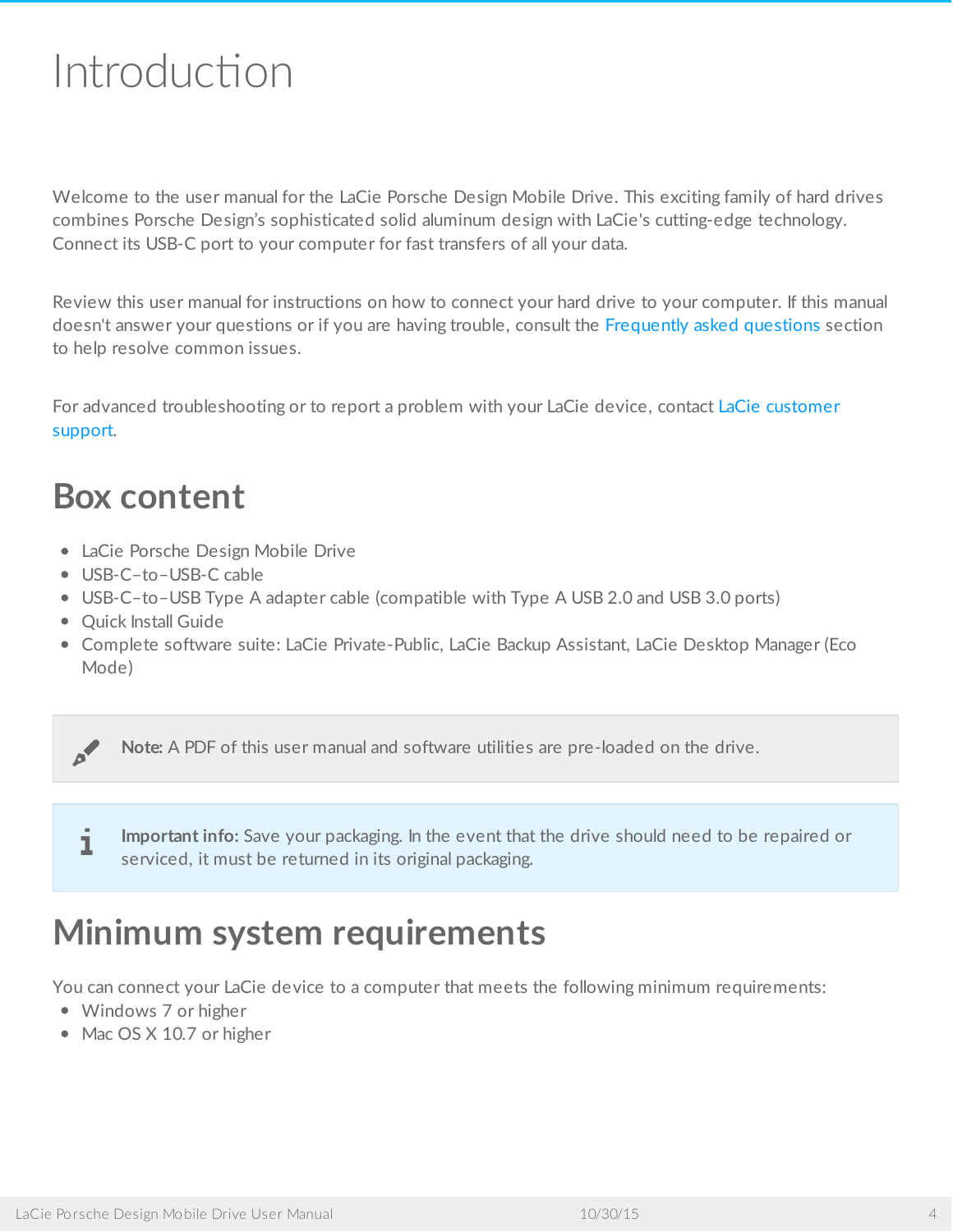

**Note:** For optimal performance, connect the product to a USB-C host port on your computer. To achieve full interface bandwidth, you can also connect the Porsche Design Mobile Drive to a USB 3.0 port on a computer or device. Connecting the Porsche Design Mobile Drive to a USB 2.0 port reduces performance to USB 2.0 transfer rates.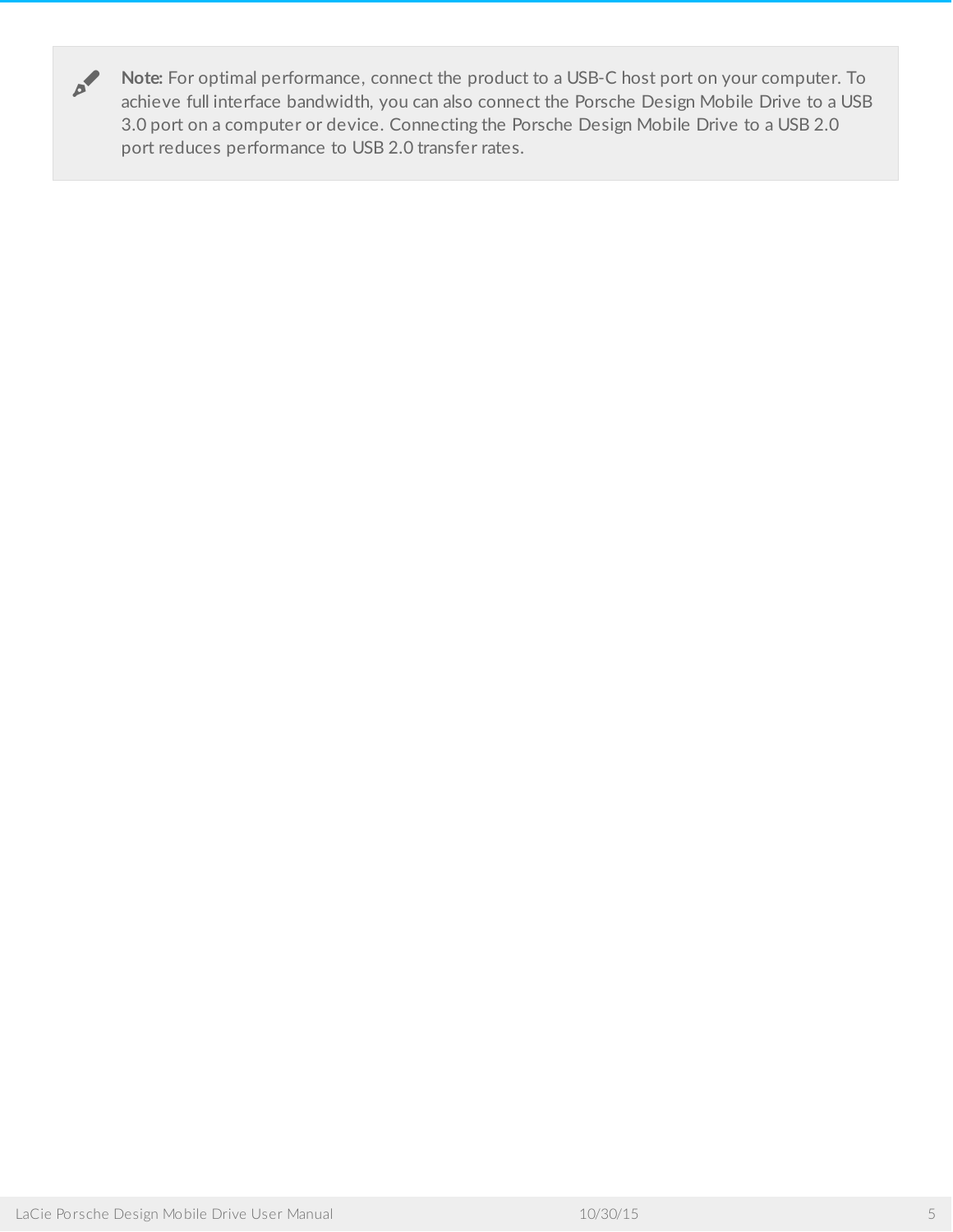# <span id="page-5-0"></span>LED Indicator and Cables

## <span id="page-5-1"></span>**Status Light Information**

Your hard drive features a status light that provides general information about the product. Refer to the chart below for details.

| Light behavior                      | <b>Status</b>    |
|-------------------------------------|------------------|
| On and steady                       | Drive is on      |
| Flickering                          | Data access      |
| On for 1 second, off for 30 seconds | <b>IEco mode</b> |
| <b>IOff</b>                         | Drive is off     |

# <span id="page-5-2"></span>**USB-C**

USB is a serial input/output technology for connecting peripheral devices to a computer. USB-C is the latest implementation of this standard and it provides higher bandwidth and new power management features.

Transfer rates can attain up to 5Gb/s as opposed to USB 2.0's 480Mb/s. This means USB-C is theoretically up to ten times faster than its predecessor.

Your LaCie drive is shipped with two cables for universal compatibility with all modern computers:

- USB-C–to–USB-C
- USB-C–to–USB 3.0/2.0 Type A

## <span id="page-5-3"></span>**USB-C–to–USB-C**

Use the USB-C–to–USB-C cable to ensure maximum data transfer performance when used with compatible ports. Connecting your product is easy since the USB-C cable is identical on both ends.

| $ C_0$        | ena  |
|---------------|------|
| onnector face | ∿dL. |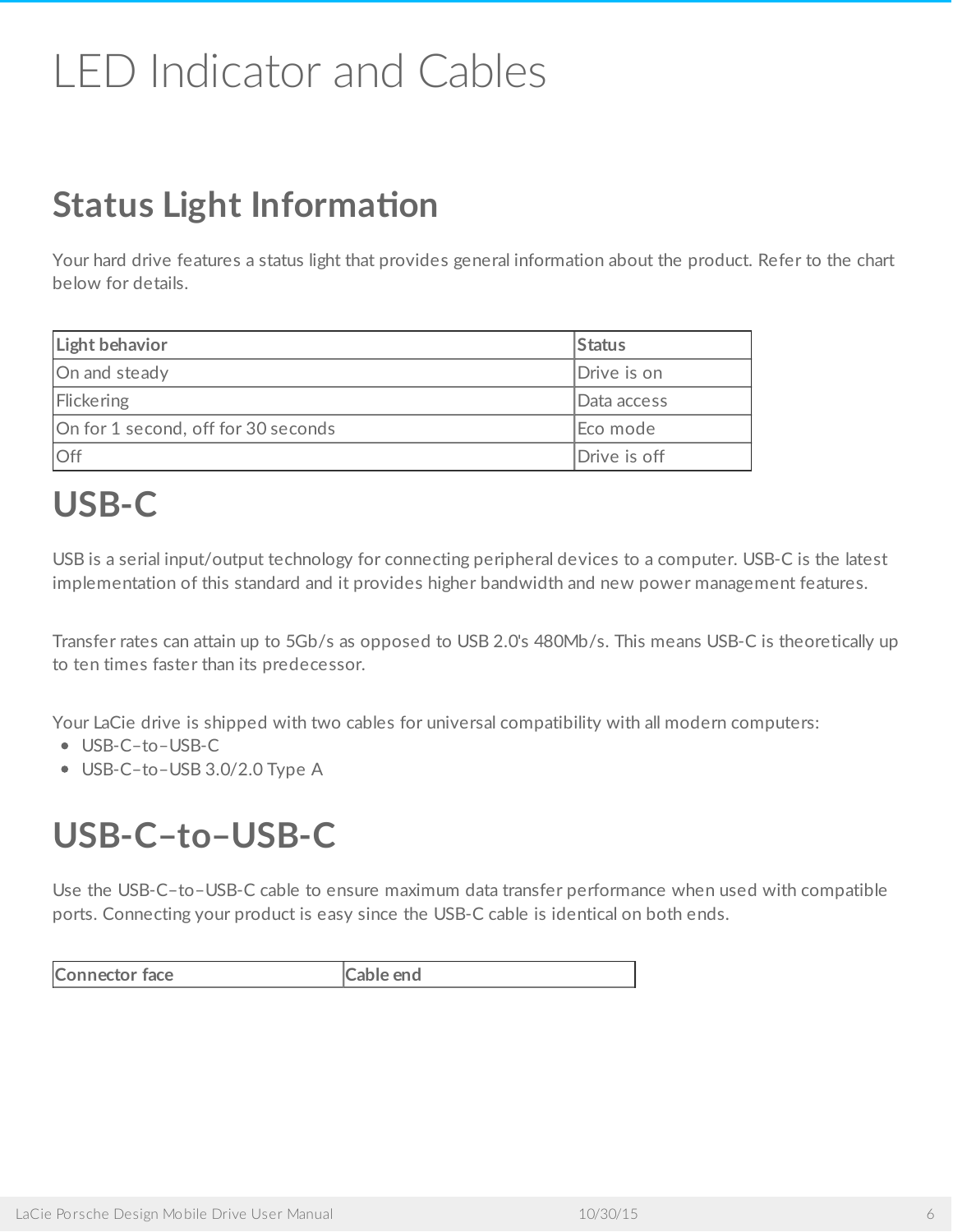

# <span id="page-6-0"></span>**USB-C–to–USB 3.0/2.0 Type A**

Use the USB-C–to–USB 3.0/2.0 Type A cable for compatibility with computers that do not have a USB-C port. The USB-C end is connected to the LaCie hard drive and the Type A end is connected to the computer's USB 3.0 or USB 2.0 Type A port. Drive performance is limited to USB 2.0 transfer rates when connected to a USB 2.0 port.

| Connector face | Cable end     | <b>Cable end</b> | Connector face |
|----------------|---------------|------------------|----------------|
| (to computer)  | (to computer) | (to product)     | (to product)   |
|                | п             |                  |                |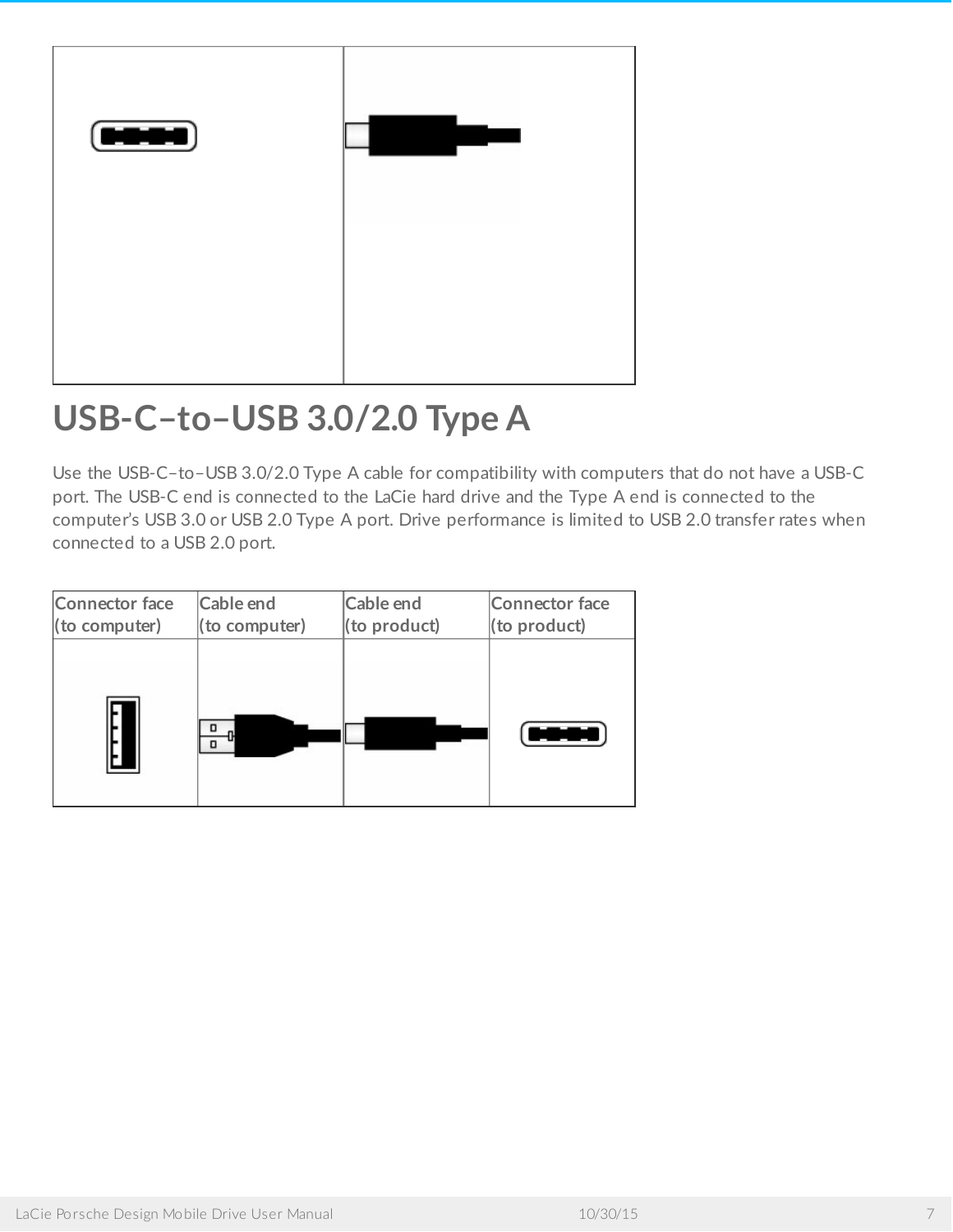# <span id="page-7-0"></span>Getting Connected

**Caution:** Do not stack multiple LaCie Porsche Design Mobile Drives as they may overheat.

Installing your LaCie hard drive is easy thanks to LaCie Setup Assistant. Follow the setup steps in the order they are given to ensure that your LaCie hard drive's volume mounts correctly on your computer.

# <span id="page-7-1"></span>**STEP 1 - Connect the USB cable**

Before connecting the LaCie device, confirm the USB port on your computer. Your LaCie device is shipped with two cables (see LED [Indicator](http://www.lacie.com/manuals/porsche-mobile/led-indicator-cables/) and Cables):

- **USB-C–to–USB-C**: use this cable if your computer has a USB-C port.
- **USB-C–to–USB 3.0/2.0 Type A**: use this cable if your computer does not have USB-C port.
- 1. Connect the cable to the USB-C port on the back of the LaCie Porsche Design Mobile hard drive.



- 2. Connect the other end of the cable to your computer.
	- The image below shows a connection to a computer with a USB-C port.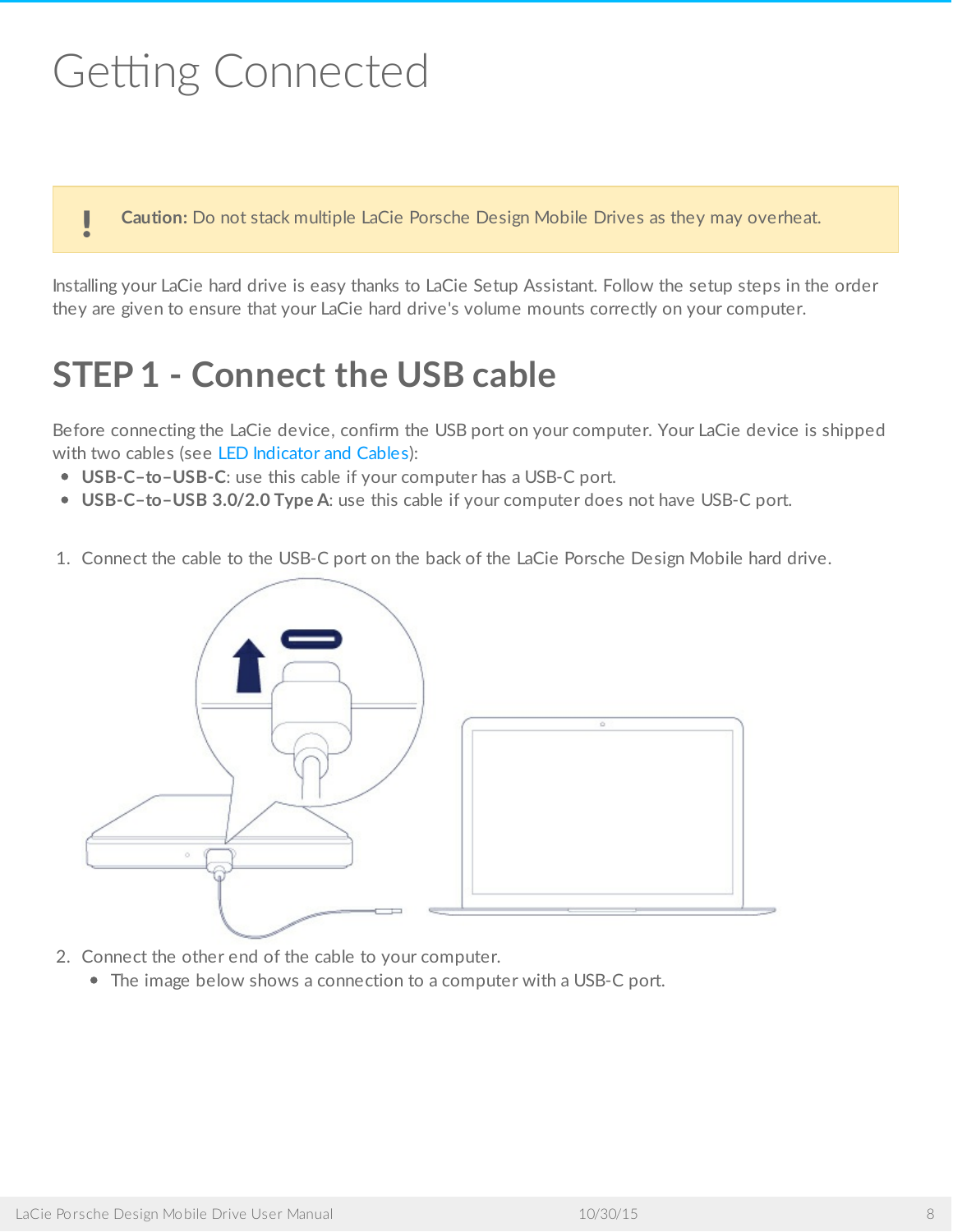

The image below shows a connection to a computer with a USB 3.0/2.0 Type A port.



The drive partition mounts on your desktop (Mac) or in Computer (Windows).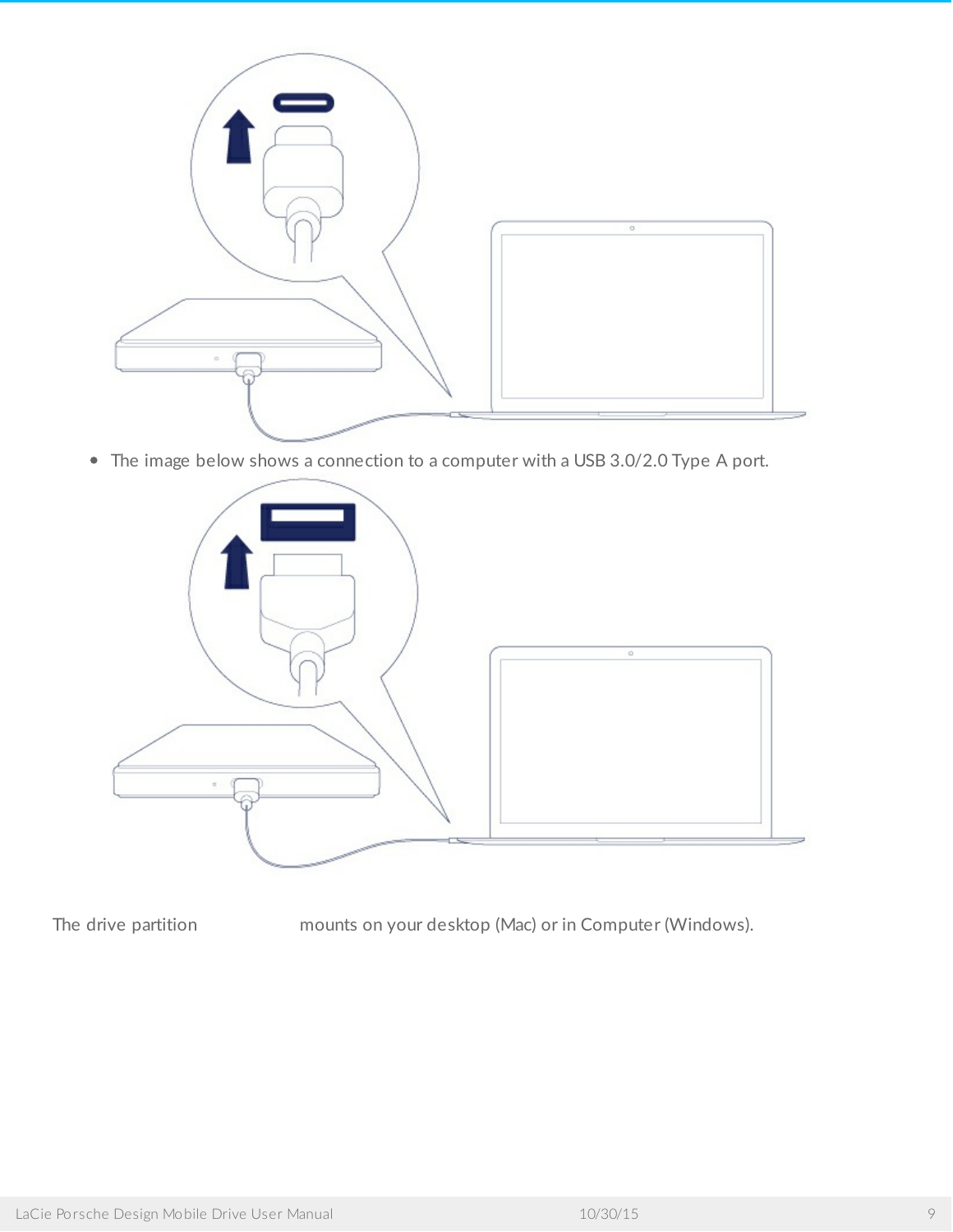

**Note:** If the drive does not mount on your computer, see troubleshooting topics in the [Frequently](http://www.lacie.com/manuals/porsche-mobile/frequently-asked-questions/) asked questions section to help resolve common issues.

# <span id="page-9-0"></span>**STEP 2 - LaCie Setup Assistant**

LaCie Setup Assistant must be launched before using your drive. It will allow you to:

- Easily format the hard drive according to your needs.
- Copy the user manual to the hard drive.
- Install software for added features.
- Register your LaCie device.

**Important info:** If you do not launch LaCie Setup Assistant or if you quit it after the formatting has begun, your drive will not be ready to use and will require manual formatting. Additionally, the user manual and utilities will not be available and must be [downloaded](http://www.lacie.com/support) from the LaCie customer support. i

#### <span id="page-9-1"></span>**Launch LaCie Setup Assistant - Mac**

Open the **LACIE SETUP** volume on your desktop and then double click **LaCie Setup**.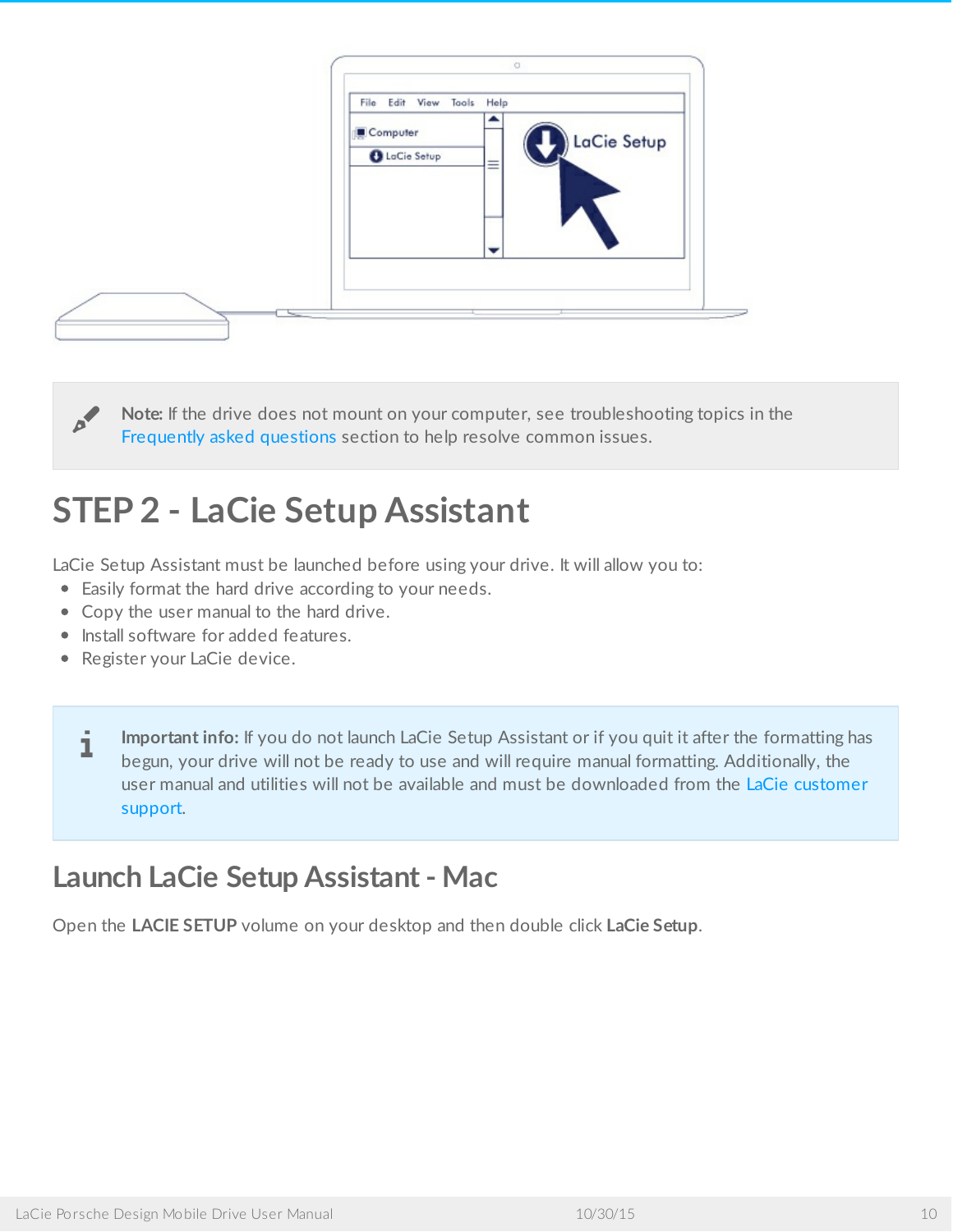

#### <span id="page-10-0"></span>**Launch LaCie Setup Assistant - Windows**

AutoPlay: Windows AutoPlay may detect your LaCie hard drive as soon as it is connected to your computer. If the AutoPlay window appears, choose **Open folder** to view files using Windows Explorer and double-click **LaCie Setup**.



Manual access: open the **LACIE SETUP** volume in **Computer** and double-click **LaCie Setup**.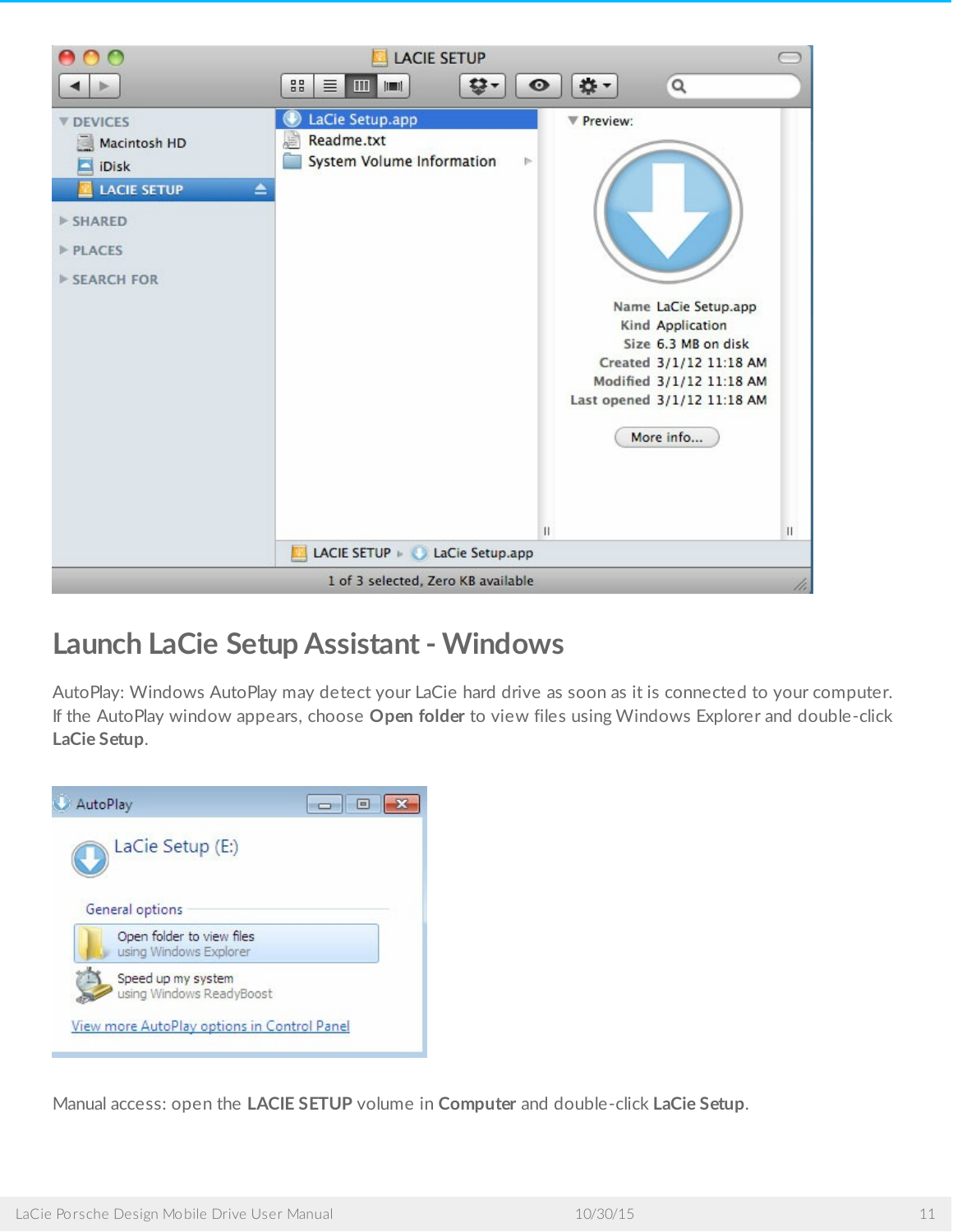|                                                                                                                                    |                                               |                                 |                         | $\Box$ $\Box$      |
|------------------------------------------------------------------------------------------------------------------------------------|-----------------------------------------------|---------------------------------|-------------------------|--------------------|
| $\mathbf C$                                                                                                                        | ▶ Computer ▶ LaCie Setup (E:) ▶               | 4 <sub>f</sub><br>$\frac{1}{2}$ | Search LaCie Setup (E:) | ٩                  |
| Organize v<br>Include in library $\blacktriangledown$                                                                              | Share with $\blacktriangledown$<br>New folder |                                 |                         | 0<br>臣 -<br>$\Box$ |
| 4 Tr Favorites                                                                                                                     | ۰<br>Name:                                    | Date modified                   | Type                    | Size               |
| Desktop                                                                                                                            | LaCie Setup.app                               | 3/1/2012 11:18 AM               | File folder             |                    |
| <b>Downloads</b>                                                                                                                   | LaCie Setup                                   | 3/1/2012 11:18 AM               | Application             | 65 KB              |
| Recent Places                                                                                                                      | Readme<br>P                                   | 3/1/2012 11:18 AM               | <b>Text Document</b>    | 2KB                |
| Ξ<br><b>Departures</b><br>4 <sup>1</sup> Computer<br>$\triangleright$ $\frac{M}{\sqrt{2}}$ , Local Disk (C:)<br>D LaCie Setup (E:) |                                               |                                 |                         |                    |
| <b>Network</b><br>$\overline{\phantom{a}}$                                                                                         |                                               |                                 |                         |                    |
| 3 items                                                                                                                            |                                               |                                 |                         |                    |

#### <span id="page-11-0"></span>**LaCie Setup Assistant steps**

Follow the steps below to format your LaCie device for your operating system. LaCie Setup Assistant guides you through formatting and registering your hard drive as well as installing LaCie software utilities.

You can also use your system's native disk utility program to format or partition your LaCie drive. If you use the disk utility, you can download software utilities and the user manual from LaCie [customer](http://www.lacie.com/support) support.

- **I** Important info for Mac users: You may be prompted to enter your computer password to continue with LaCie Setup Assistant.
- **Important info for Windows users:** While running LaCie Setup Assistant, generic pop-up windows may ask if you wish to change your computer's settings. This is a normal request when formatting a disk or installing certain software, such as Genie Timeline. To successfully complete LaCie Setup Assistant, LaCie recommends that you agree to change the settings. i
- 1. Select your language.
- 2. Read the license agreement before choosing **Next**. Selecting **Next** confirms that you accept the license agreement.
- 3. Use the slider to partition your LaCie hard drive. There are two options for partitions:
	- **LaCie Share**: formatted as FAT32 for compatibility with Windows and Mac.
	- **LaCie**: formatted for your operating system, NTFS for Windows or HFS+ for Mac.

Move the slider to the left to reduce the size of the **LaCie Shar**e partition. If you do not want the **LaCie Share** volume, move the slider all the way to the left.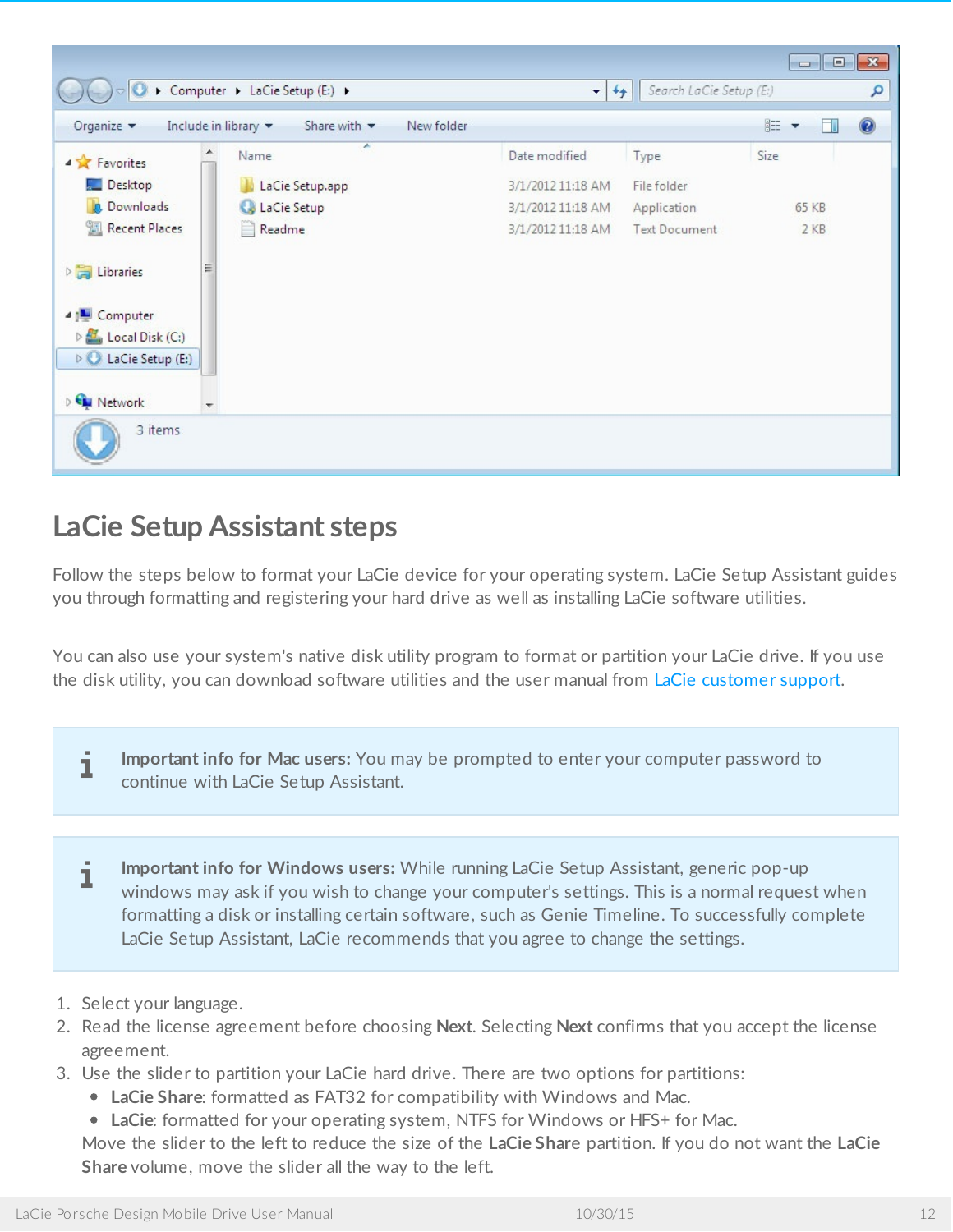- 4. A prompt alerts you that the disk will be formatted. Select **Yes** to continue. LaCie Setup Assistant formats the hard drive.
- 5. Register your LaCie device.
- 6. Choose the software utilities that you want to install. Certain software utilities may begin to install before LaCie Setup Assistant has finished. Follow the software utility installer before completing LaCie Setup Assistant. If you do not install software utilities during this step, you can return to LaCie Setup Assistant at any time.
- 7. LaCie Setup Assistant provides a summary of the installation. Choose **Finish** to close the program.

To install software utilities after the initial installation, you can run LaCie Setup Assistant again. Since the format is complete you are only prompted to choose software utilities. LaCie Setup Assistant is available on:

- **LaCie Share**: if you created two partitions
- **LaCie**: if you created one partition

# <span id="page-12-0"></span>**STEP 3 - LaCie Desktop Manager (Optional)**

LaCie Desktop Manager is a software utility available in LaCie Setup Assistant. It can help you manage your LaCie drive's Eco mode and provide additional information. See LaCie [Desktop](http://www.lacie.com/manuals/porsche-mobile/lacie-desktop-manager/) Manager for details.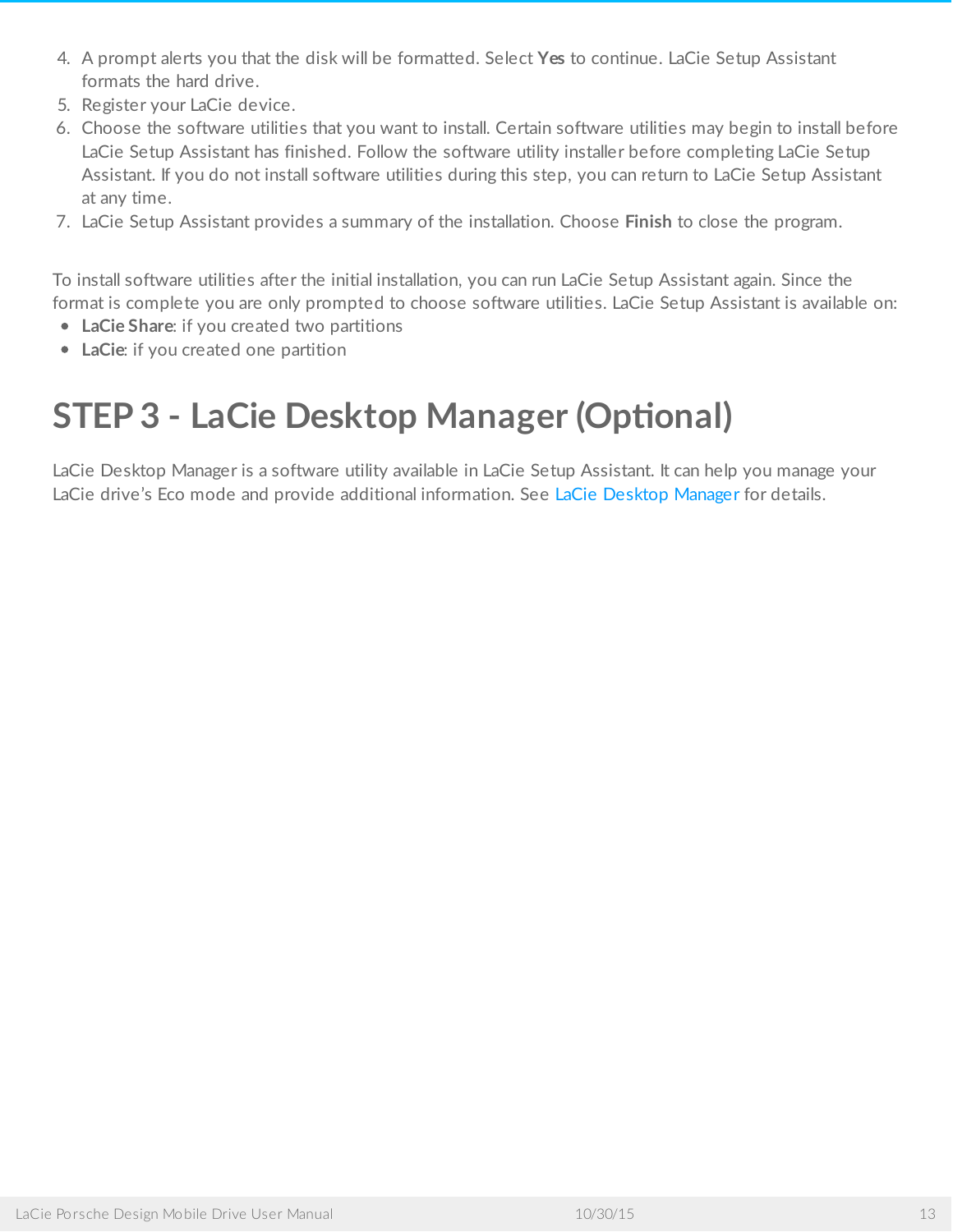# <span id="page-13-0"></span>LaCie Desktop Manager

LaCie Desktop Manager allows you to see advanced information about your LaCie drive and to configure Eco mode.

# <span id="page-13-1"></span>**Install LaCie Desktop Manager**

To confirm that LaCie Desktop Manager is already installed on your computer, check the following:

- Windows: go to Search and type **.** If it appears, you can skip the installation steps.
- **Mac**: go to **Go > Applications** and look for LaCie Desktop Manager. If it appears, you can skip the installation steps.

If you do not have LaCie Desktop Manager, follow the instructions below to install it:

- 1. In a Windows Explorer window or on the Mac desktop, double click the LaCie hard drive partition with LaCie Setup Assistant. The original partition name can be or the set of the stanged the names of your partitions, perform a search on the partitions using your operating system.
- 2. Open the folder **LaCie Setup**.
- 3. Double click **LaCie Setup** to launch the installer.
- 4. Select your language.
- 5. Read the license agreement before choosing **Next**. Selecting **Next** confirms that you accept the license agreement.
- 6. Register your LaCie device if you have not already registered it.
- 7. Select **LaCie Desktop Manager** to install the software and complete the setup.

The installer for LaCie Desktop Manager is also available at LaCie [customer](http://www.lacie.com/support) support.

## <span id="page-13-2"></span>**LaCie Desktop Manager quick access**

You can access LaCie Desktop Manger by clicking its icon:

 $\bullet$ **Windows**: system tray



**Mac**: menu bar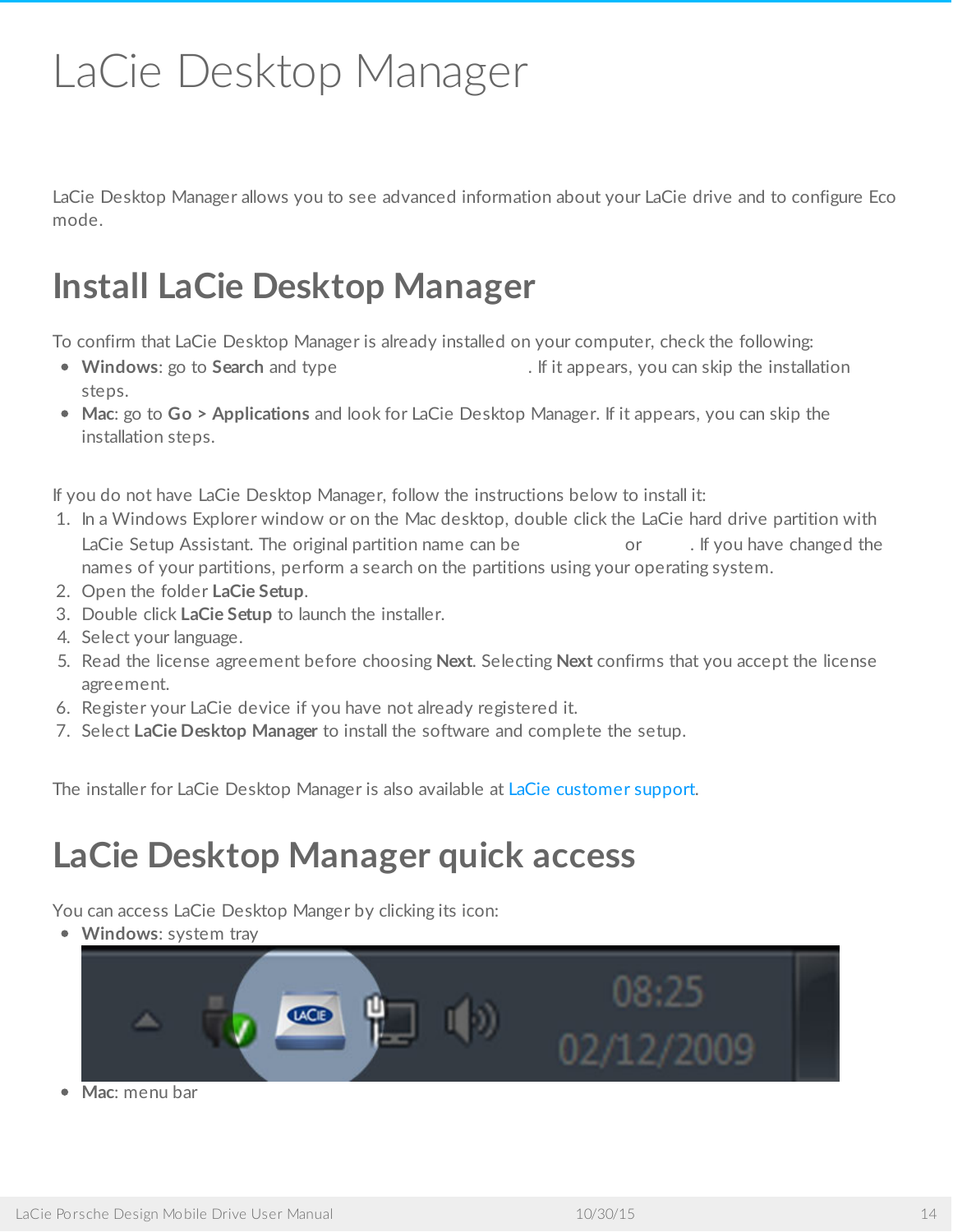

### <span id="page-14-0"></span>**Info tab**

| $\bullet$                          | - LaCie Desktop Manager                                                                                                     |                                                                                       |             |
|------------------------------------|-----------------------------------------------------------------------------------------------------------------------------|---------------------------------------------------------------------------------------|-------------|
|                                    | $\bullet$<br>Eco<br>Info                                                                                                    |                                                                                       | Preferences |
|                                    | General Info                                                                                                                | Device name:                                                                          |             |
| <b>Porsche Design</b>              |                                                                                                                             | Device model: Porsche Design<br>Hard Drive ID: 10000001003E<br><b>Connection: USB</b> |             |
| <b>Porsche Design</b><br>Desktop   | Capacity Info                                                                                                               | Disk size: 1.00 TB *                                                                  | Reformat    |
|                                    | Formatted capacity: N/A                                                                                                     | Available: N/A<br>Used: N/A                                                           |             |
| 2big v2 THB USB3<br>2big TBT2 USB3 | * 1 GB = 1,000,000,000 bytes. Total accessible capacity varies depending upon operating environment (typically 5-10% less). |                                                                                       |             |
|                                    |                                                                                                                             |                                                                                       |             |
|                                    |                                                                                                                             |                                                                                       |             |

LaCie Desktop Manager shows all compatible connected LaCie devices on the left-hand column. Choose the drive you want to view and click the **Info** tab. On this page you can review advanced information about your drive such as device name, the internal hard disk serial number (not the LaCie product serial number), available capacity, connection type, etc.

You can also reformat the drive by clicking **Reformat**. LaCie Desktop Manager directs you to your operating system's disk utility. For [information](http://www.lacie.com/manuals/porsche-mobile/optional-formatting-partitioning/) on how to format your hard drive using the disk utility, see Optional Formatting and Partitioning.

**Caution:** Formatting the hard drive deletes all of its data. If you have information that you want to protect or continue to use, back up the data on the hard drive before formatting it.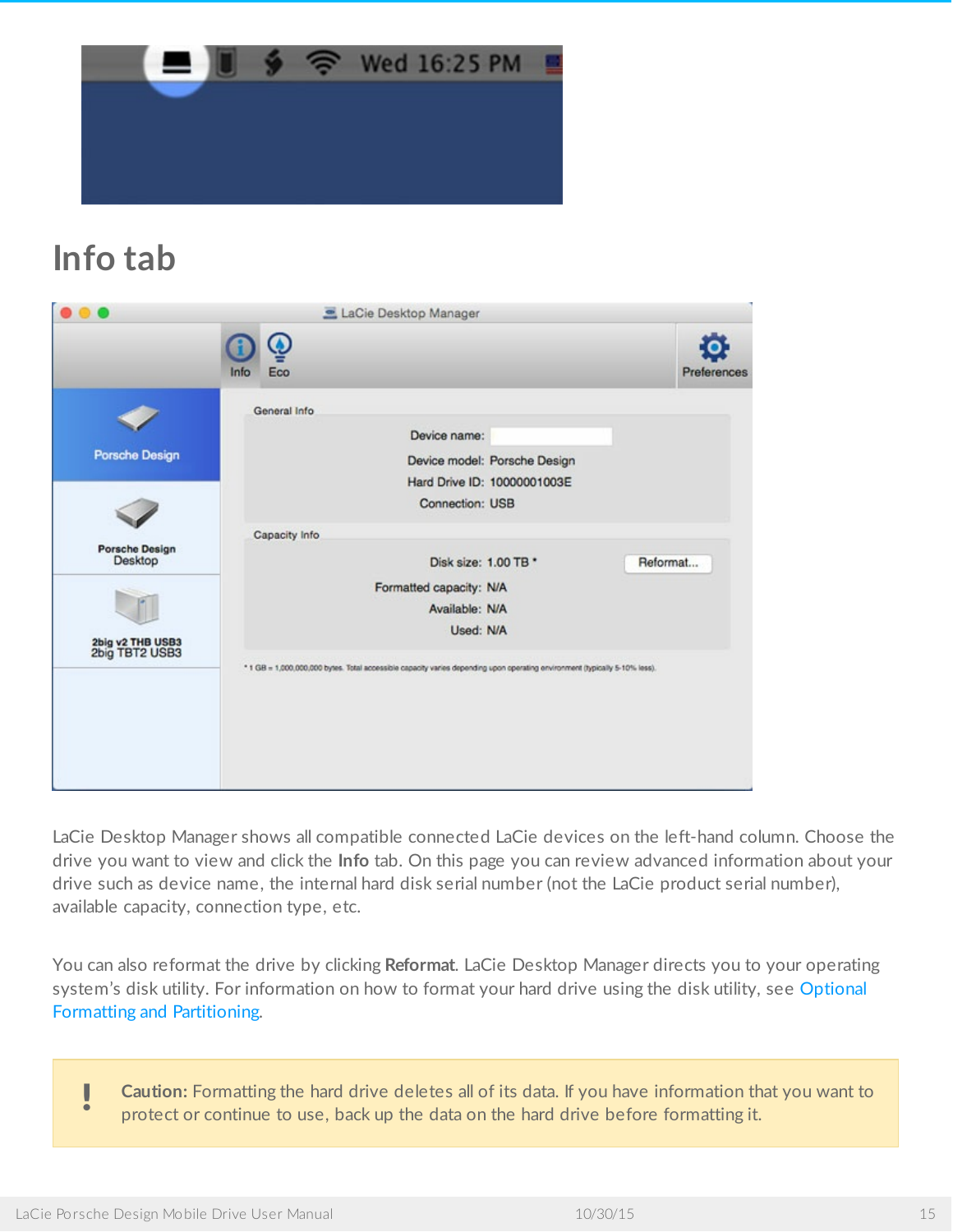### <span id="page-15-0"></span>**Eco tab**

By default, your drive enters Eco mode after five minutes of inactivity in order to conserve energy. To exit Eco mode, access data on the drive and the disk automatically powers on.

You can manage this feature using LaCie Desktop Manager in the **Eco** tab.

Windows: deselect box for **Automatic Standby due to Inactivity** to turn off Eco mode or select a period of inactivity after which the drive enters Eco mode.



**Mac**: Mac OS manages Eco Mode. You can click **Energy Saver Settings** to enter the System Preferences. Select "Put the hard disk(s) to sleep when possible" to conserve energy.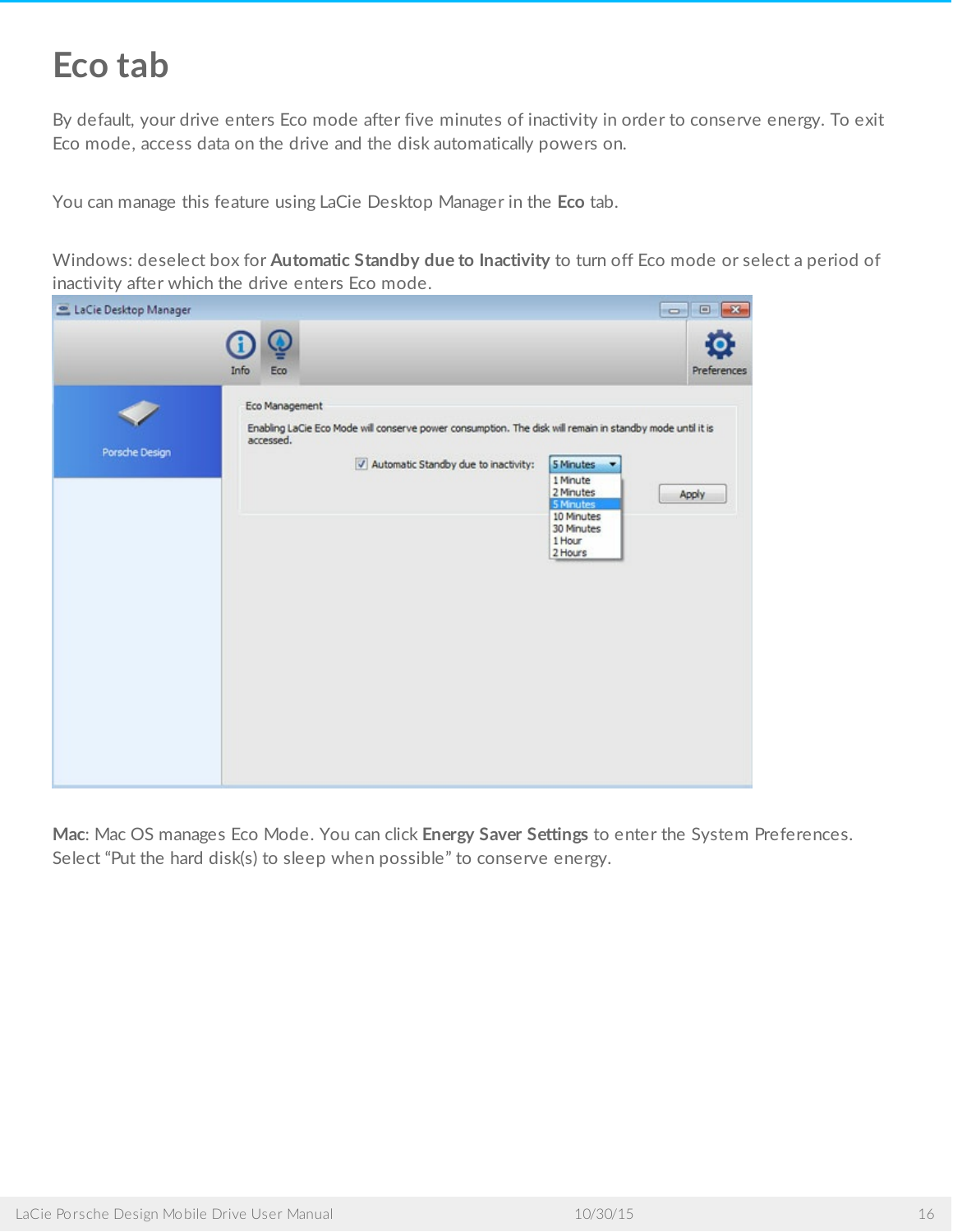

#### <span id="page-16-0"></span>**Uninstall LaCie Desktop Manager**

#### <span id="page-16-1"></span>**Mac**

Click the LaCie Desktop Manager icon in the menu bar and then select **Preferences**. In the window that opens, click **Uninstall LaCie Desktop Manager**.

#### <span id="page-16-2"></span>**Windows**

Use Control Panel to uninstall LaCie Desktop Manager.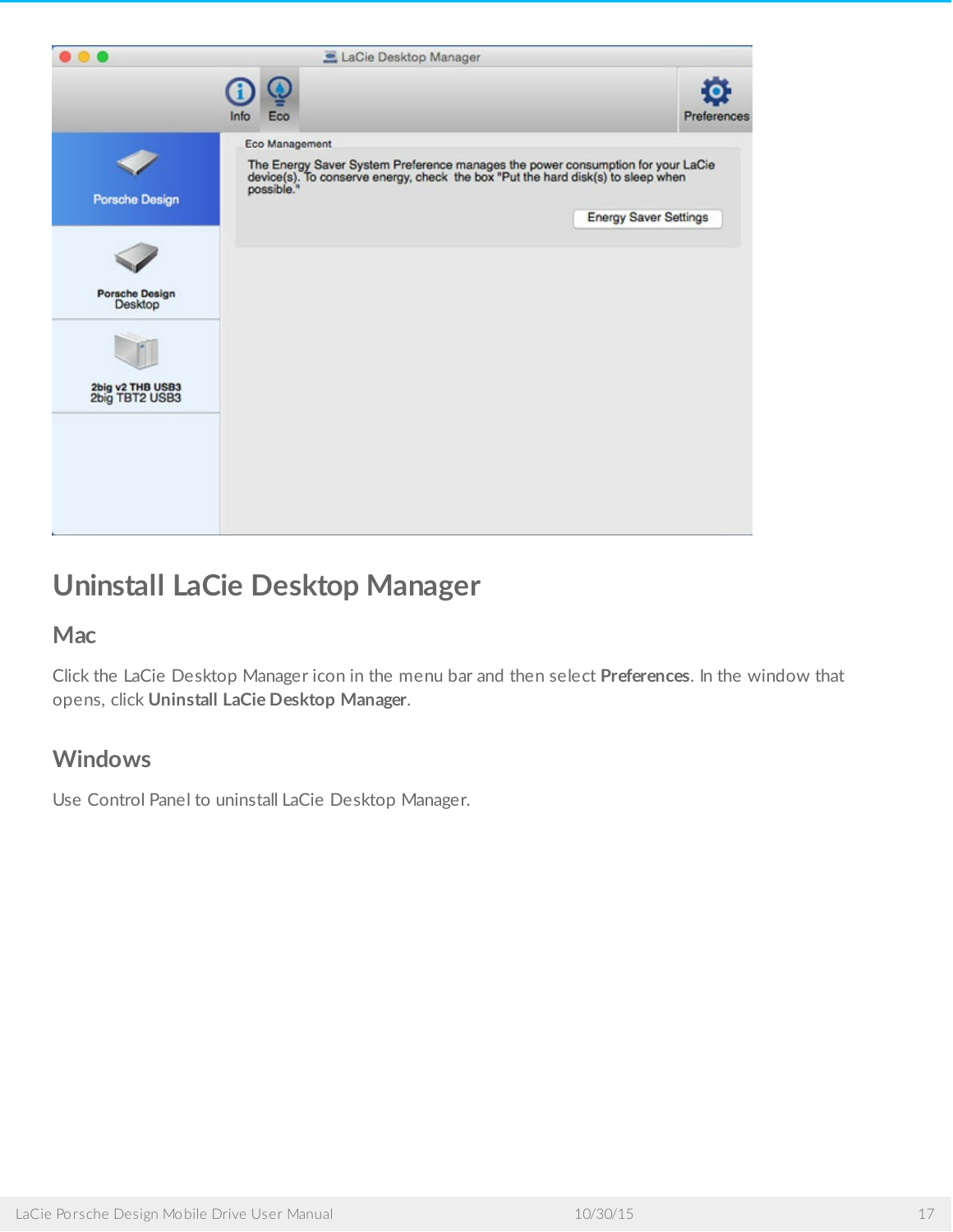# <span id="page-17-0"></span>Unmounting Your Drive

USB external devices feature "plug & play" connectivity, which means that your LaCie storage can be connected and disconnected while the computer is running. However, to prevent failures it is important to follow the steps below when disconnecting your device.

### <span id="page-17-1"></span>**Mac**

Drag the storage device icon to the **Trash**. When the icon disappears from the desktop, the storage device can be disconnected.

The icon pictured below is a generic USB device icon. A photorealistic icon that looks like the device may represent your LaCie storage.



## <span id="page-17-2"></span>**Windows**

From the system tray on the lower right, click the plug icon. It has a white check mark inside a green circle.

![](_page_17_Picture_8.jpeg)

A message appears detailing the devices that can be safely unmounted.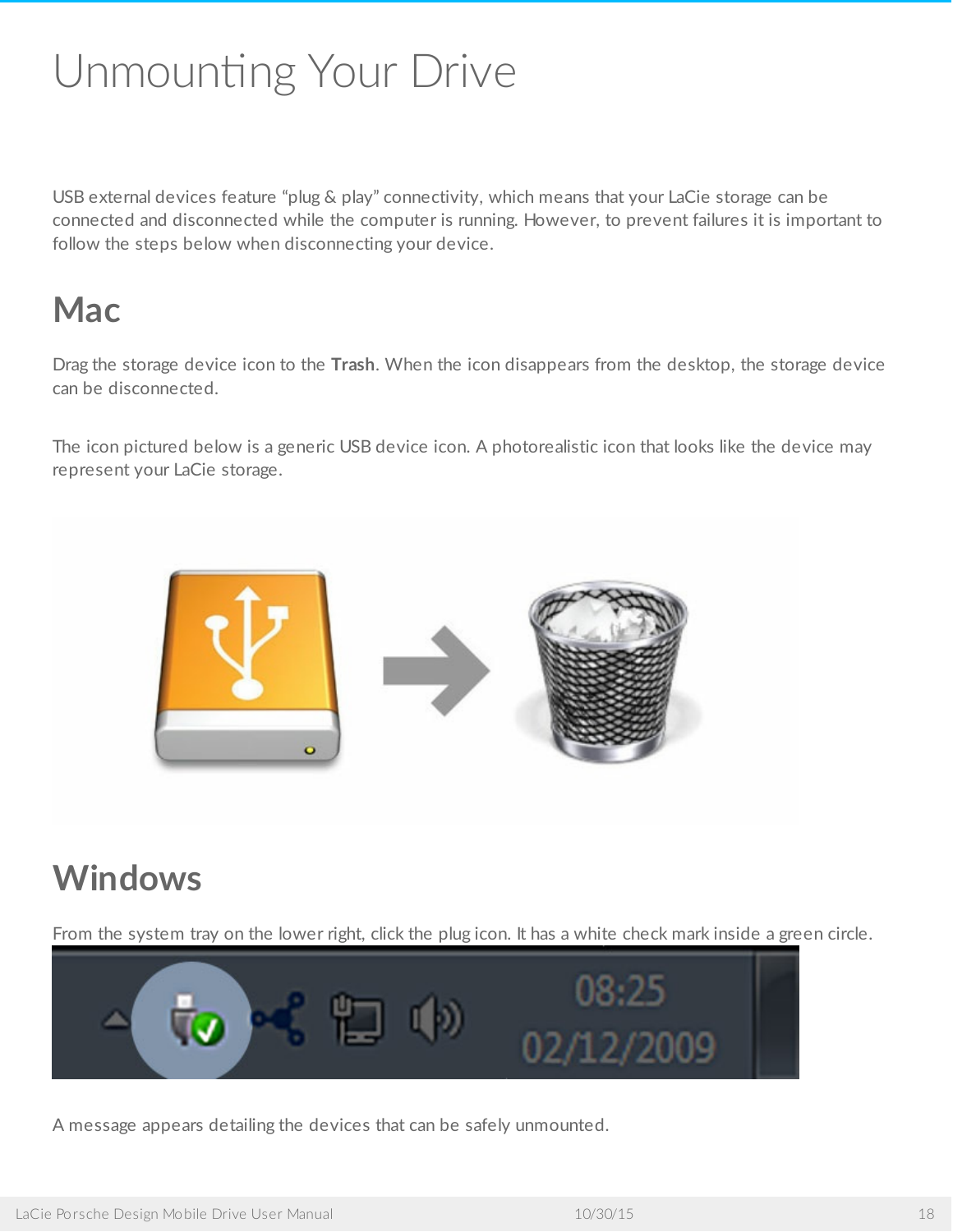![](_page_18_Picture_0.jpeg)

Select **Eject** for the device you want to unmount. A message appears notifying you that it is safe to remove the drive.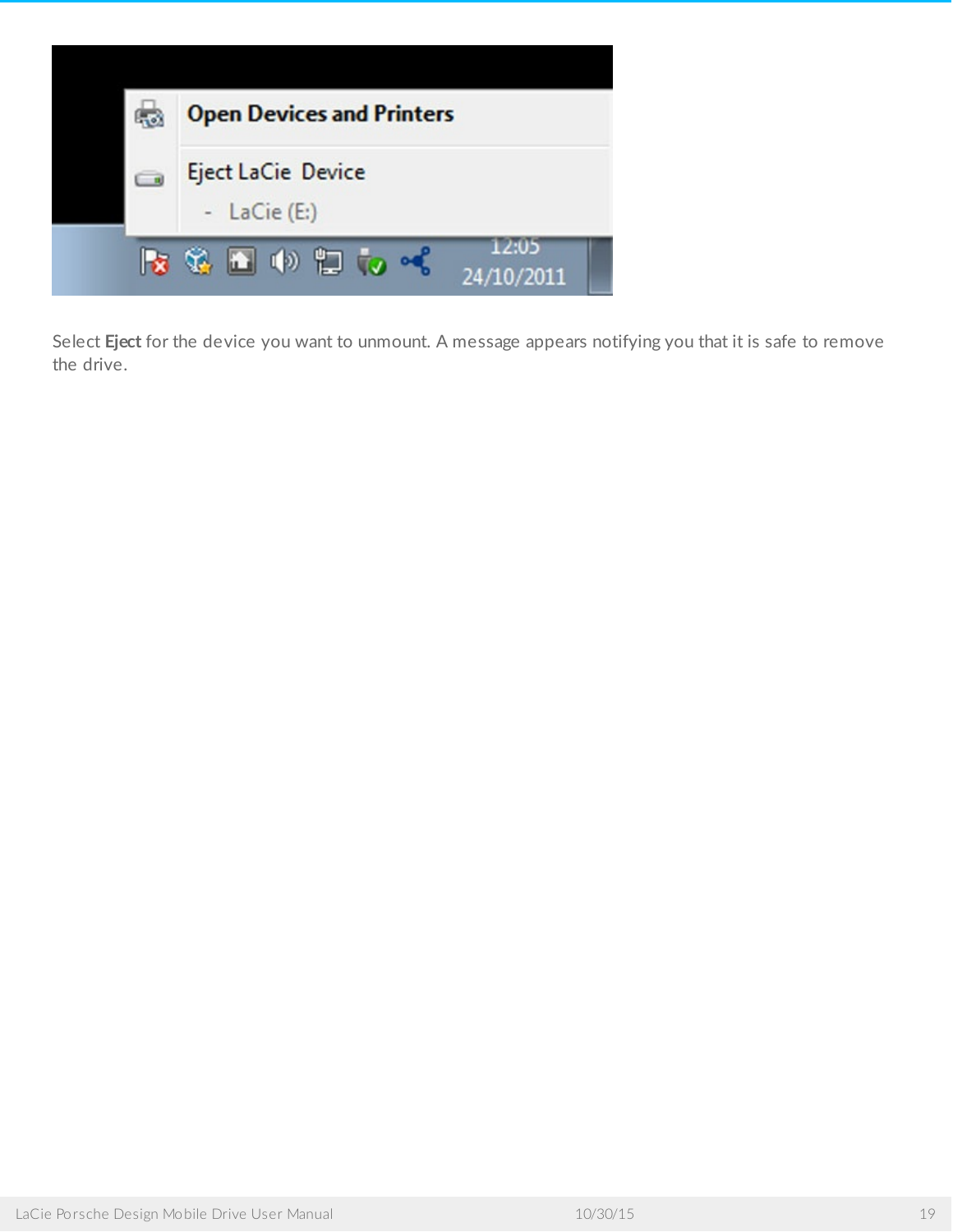# <span id="page-19-0"></span>Optional Formatting and Partitioning

You can use LaCie Setup Assistant to format your LaCie hard drive when it is first connected to a computer (Windows or Mac). LaCie Setup Assistant helps you to quickly format the storage device according to your needs.

Read the information below if you:

- Aborted LaCie Setup Assistant while it was formatting.
- Want to reformat your storage device after LaCie Setup Assistant has successfully completed.
- Own a LaCie storage device that does not feature Setup Assistant (for example, LaCie USB keys or RAID devices).

## <span id="page-19-1"></span>**About file system formats**

Before following the instructions to format your hard drive, review the hard drive file formats available on your computer.

#### <span id="page-19-2"></span>**Mac**

**Mac OS Extended (HFS+):** compatible with Mac only. Mac OS Extended refers to the file system used by Mac OS X.

**exFAT:** compatible with Mac and Windows. exFAT is used as an alternative to FAT32 since it does not share the same limitations. It is therefore an excellent cross-platform file system.

**FAT32:** compatible with Mac and Windows. A FAT32 partition can reach 2TB when formatted on a Mac. The individual file size is limited to 4GB. FAT32 can affect your hard drive's performance.

**Mac file system formats Use HFS+ if:** …you will be using the storage device on Macs only. **Use exFAT if:** …you will be using your storage device with both Windows and Mac computers. **Use FAT32 if:**

#### …you will be using your storage device with Windows and Mac computers, and at least one of these computers is incompatible with exFAT.

#### <span id="page-19-3"></span>**Windows**

**NTFS:** since it is the native file system for Windows, volumes created in NTFS are read and write with computers running Windows. Earlier versions of Mac OS X 10.5 or higher may read and write to the NTFS partitions with the help of third-party drivers. There are two formats for NTFS, MBR and GPT. The maximum volume size for MBR is 2TB while the more recent GPT format does not assign limits to file or partition sizes.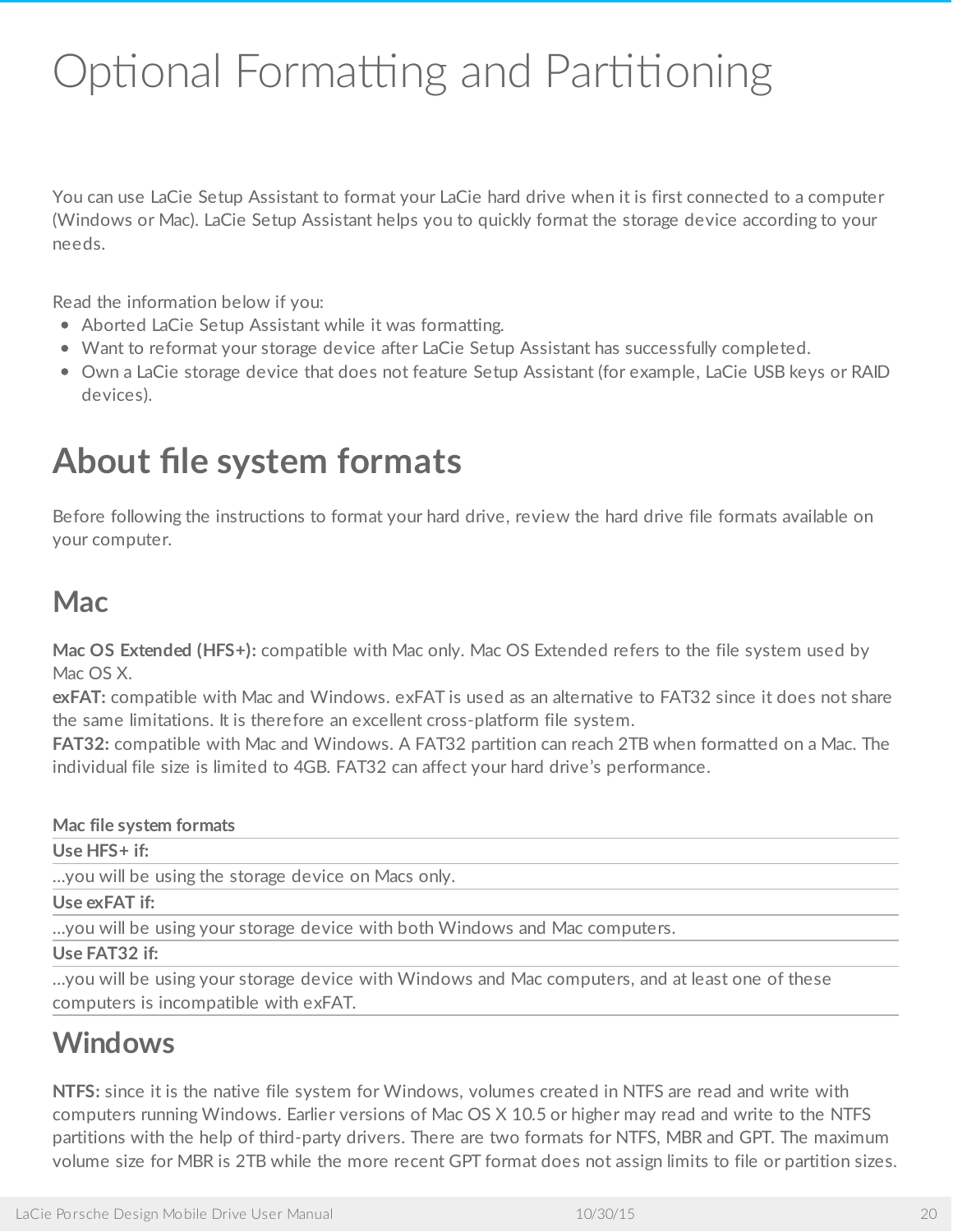**exFAT:** compatible with Mac and Windows. exFAT is used as an alternative to FAT32 since it does not share the same limitations. It is therefore an excellent cross-platform file system.

**FAT32:** compatible with Mac and Windows. A FAT32 partition can reach up to 32GB when formatted with Windows. The individual file size is limited to 4GB. FAT32 can affect your hard drive's performance.

#### **Windows file system formats**

#### **Use NTFS if:**

…you will be using the storage device only with Windows computers since performance is optimal when compared to exFAT or FAT32.

#### **Use exFAT if:**

…you will be using your storage device with both Windows and Mac computers.

#### **Use FAT32 if:**

…you will be using your storage device with Windows and Mac computers, and at least one of these computers is incompatible with exFAT.

## <span id="page-20-0"></span>**Formatting instructions**

The steps below can help you format and partition a storage device.

**Caution:** Formatting erases everything on the storage device. **LaCie highly recommends that you back up all data on your storage device before performing the steps below. LaCie is not responsible for any data lost due to formatting, partitioning or using a LaCie storage device.** U

Note: Refer to your operating system's documentation for more information on formatting and partitioning storage devices.

#### <span id="page-20-1"></span>**Windows**

- 1. Make sure the storage device is connected to and mounted on the computer.
- 2. Right click on **Computer** and choose **Manage**. From the Manage window select **Disk Management**.
- 3. From the list of storage devices in the middle of the Disk Management window, locate your LaCie device.
- 4. To create a new partition, right click on the volume and select **New Simple Volume**. Follow the on-screen instructions when the New Simple Volume Wizard appears.

#### <span id="page-20-2"></span>**Mac**

- 1. Make sure the storage device is connected to and mounted on the computer.
- 2. Select **Go > Utilities** in the Finder menu bar.
- 3. In the Utilities folder, double-click **Disk Utility**. All connected storage devices, partitions or disk images are displayed in the left column.
- 4. Select the LaCie drive in the left-hand column.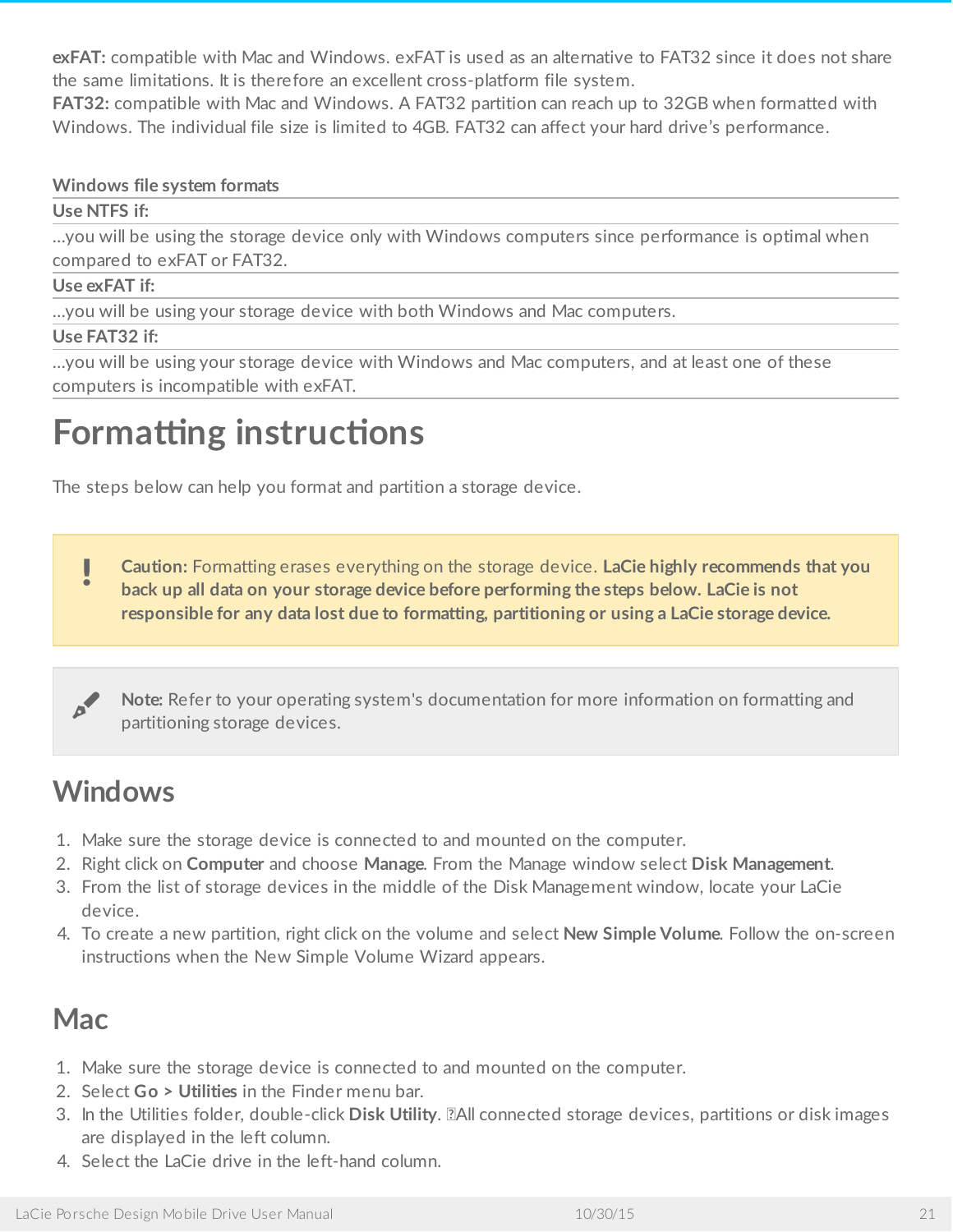- 5. Click the **Erase** tab.
- 6. Choose a format from the drop-down window.
- 7. Enter the volume a name.
- 8. Click **Erase** and confirm your selection in the pop-up window.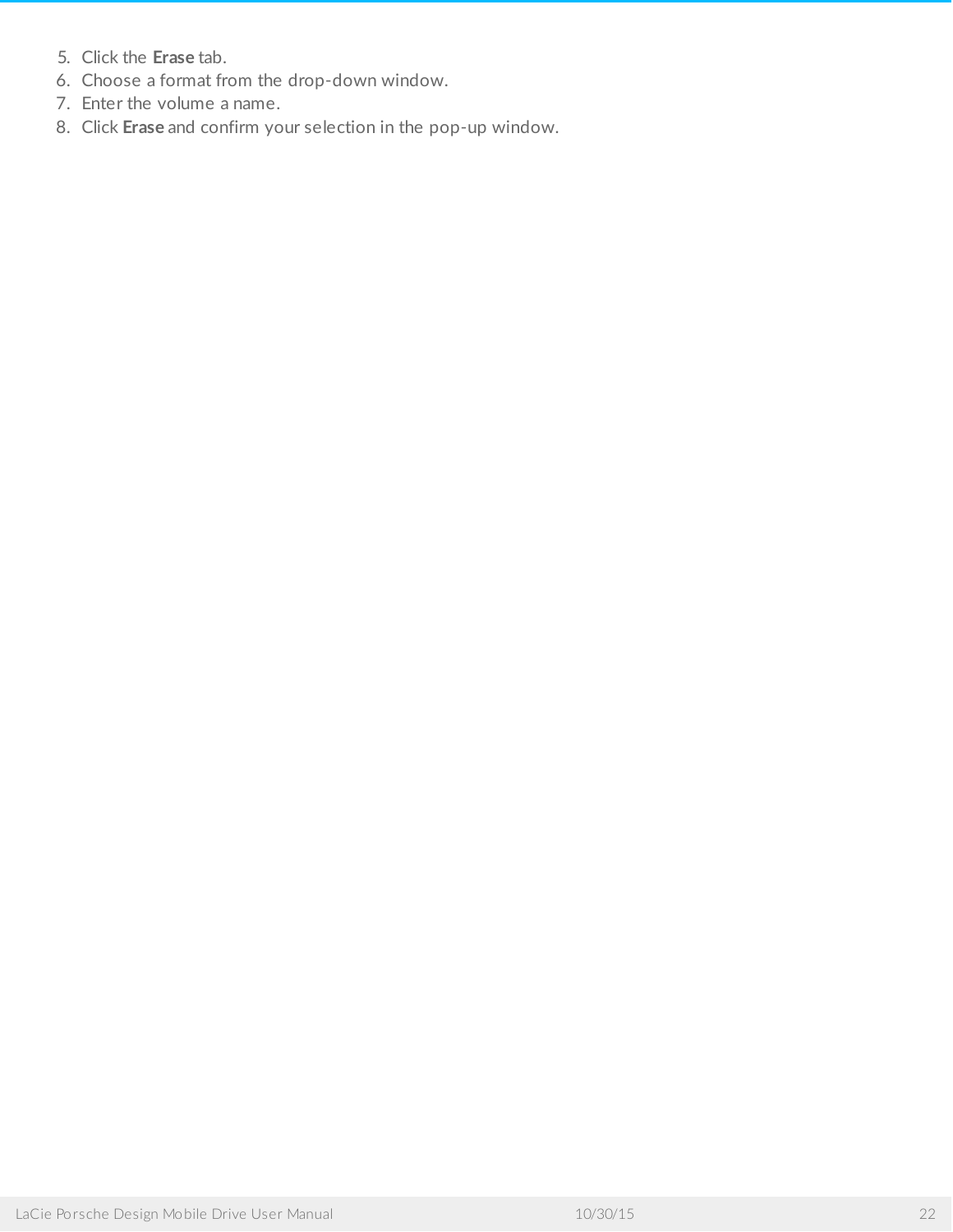# <span id="page-22-0"></span>Frequently asked questions

For help setting up and using your LaCie hard drive, review the frequently asked questions below. For additional support resources, go to LaCie [customer](http://www.lacie.com/support) support.

## <span id="page-22-1"></span>**All users**

#### <span id="page-22-2"></span>**Problem: My file transfers are too slow.**

**Q**: Are both ends of the USB cable firmly attached?

**A**: Review troubleshooting tips for cable connections below:

- Check both ends of the USB cable and make sure that they are fully seated in their respective ports.
- Try disconnecting the cable, waiting 10 seconds, and then reconnecting it.
- Try a different USB cable.
- If the drive is still not recognized, restart your computer and try again.

**Q**: Are there other USB devices connected to the same port or hub?

**A**: Disconnect other USB devices and see if the drive's performance improves.

**Q**: Is the drive connected to a USB 2.0 port on your computer or hub?

**A**: If your drive is connected to a USB 2.0 port or hub, the inferior performance is normal. A USB-C device can only operate at USB-C performance levels when it is connected directly to a USB-C port or Type-A USB 3.0 port. Otherwise, the USB-C device operates at the slower USB transfer rates.

**Q**: Does your computer or operating system support USB-C or USB 3.0? **A**: Confirm that your computer and operating system support USB 3.0.

**Q**: Is your computer's internal hard drive limiting transfer speeds?

**A**: A computer with a low-performance internal hard drive can limit transfer speeds for external hard drives.

#### <span id="page-22-3"></span>**Problem: I'm receiving file transfer error messages.**

**Q**: Did you get an "Error -50" message while copying to a FAT32 volume? **A**: When copying files or folders from a computer to a FAT 32 volume, certain characters in the names cannot be copied. These characters include, but are not limited to:  $? \leq / \$ :

Check your files and folders to ensure that these characters are not in the names.

If this is a recurring problem or you cannot find files with incompatible characters, consider reformatting the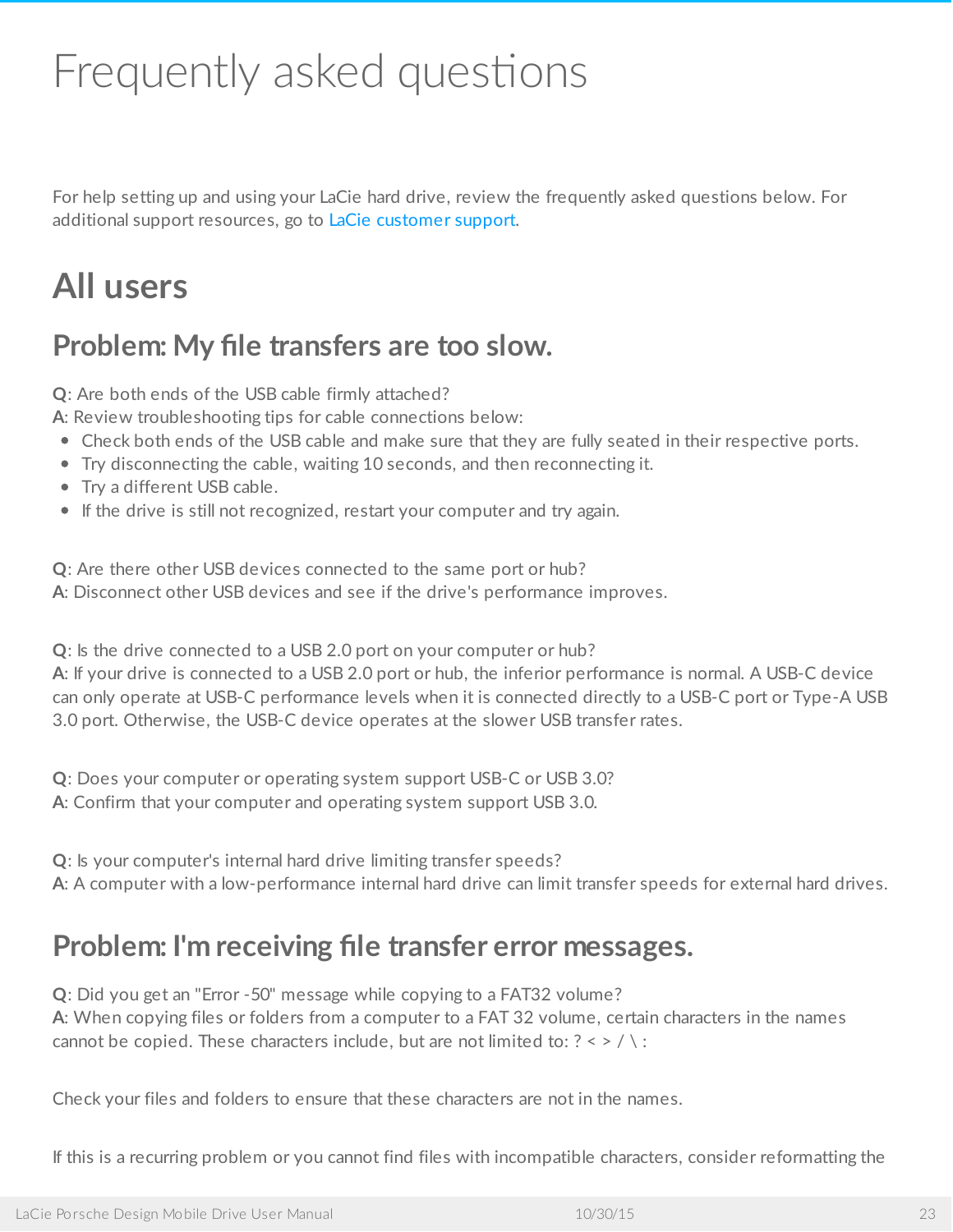**Q**: Did you get an error message telling you that the drive has been disconnected when coming out of sleep mode?

**A**: Ignore this message since the drive remounts on the desktop despite the pop-up. LaCie drives conserve power by spinning down when you set your computer to sleep mode. When the computer awakes from sleep mode, the drive may not have enough time to spin up, causing the pop-up to appear.

## <span id="page-23-0"></span>**Mac**

#### <span id="page-23-1"></span>**Problem:The drive icon does not appear on my desktop.**

**Q**: Is your Finder configured to hide hard drives on the desktop?

**A**: Go to Finder and then check **Preferences > General tab > Show these items on the desktop**. Confirm that **Hard Disks** is selected.

**Q**: Is your drive mounting in the operating system?

**A**: Open Disk Utility at **Go > Utilities > Disk Utility**. If the drive is listed in the left-hand column, check your Finder preferences to see why it is not displayed on the desktop (review the question above).

**Q**: Does your computer's configuration meet the minimum system requirements for use with this drive? **A**: Refer to the product packaging for the list of supported operating systems.

**Q**: Did you follow the correct installation steps for your operating system? **A**: Review the installation steps in Getting [Connected](http://www.lacie.com/manuals/porsche-mobile/getting-connected/).

# <span id="page-23-2"></span>**Windows**

#### <span id="page-23-3"></span>**Problem:The drive icon doesn't appear in Computer.**

**Q**: Is the drive listed in Device Manager?

**A**: All drives appear in at least one place in Device Manager.

- **Windows 7 and 10**: Click **Start** and right click on the Computer to select **Device Manager**.
- **Windows 8**: In the modern interface, type **Device Manager** and then click it.

Look in the **Disk Drives** section and, if necessary, click the plus sign to view the full list of devices. If you're uncertain that your drive is listed, unplug it and then reconnect it. The entry that changes is your LaCie drive.

**Q**: Is your drive listed next to an unusual icon?

**A**: Windows Device Manager usually provides information about failures with peripherals. While the Device Manager can assist with troubleshooting most problems, it may not display the exact cause or provide a precise solution.